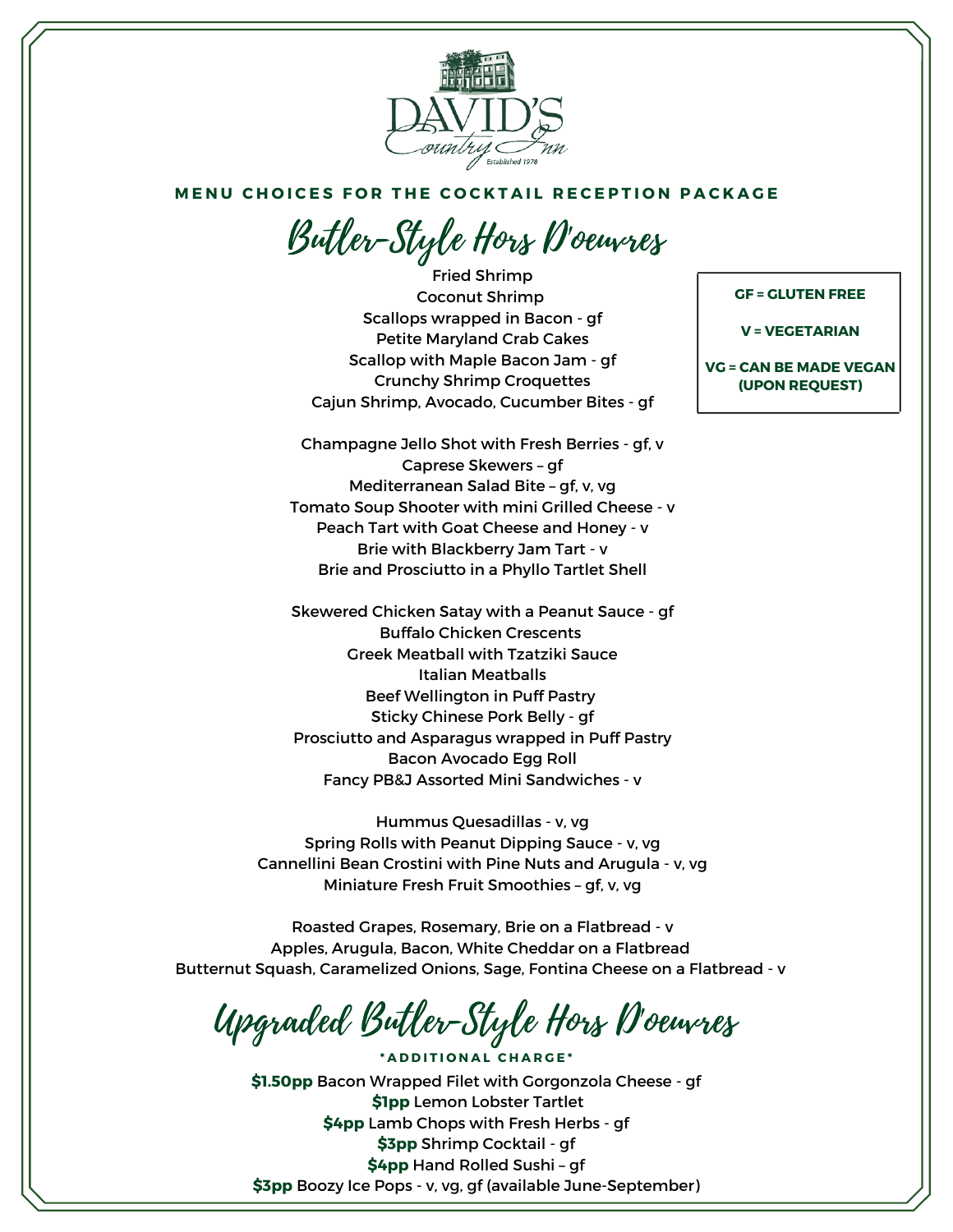

Upgraded Food Stations

**\* A D D I T I O N A L C H A R G E \***

**\$3pp Charcuterie & Cured Meats added to Farmer's Market**

**\$4pp Mashed Potato Bar** - v **\$4pp Macaroni and Cheese Bar** – v **Mashed Potato Bar and Macaroni and Cheese Bar can be combined**

**\$6pp Fresh Sushi**

## **\$5pp Shrimp Cocktail Station**

**\$10.50pp Fresh Seafood Display** – Shrimp, crab claws and clams - gf

**\$4pp Bacon Bar** - Candied bacon, sticky Chinese pork belly, thick-cut applewood cured bacon, bacon jam with toast and dips - gf

**\$5pp Brew House** – Two local craft beers, hot pretzels with 3 dipping sauces - v **+\$2pp - Add "Lil Smokies" to Brew House - brats with sauerkraut on mini buns**

> **\$6pp Shake Shack** – Cheeseburger sliders served with miniature vanilla, strawberry, and chocolate milkshakes

**\$5pp Margaritaville** - Chicken taquitos, pico de gallo, Mexican street corn, cinnamon sugar churros, miniature frozen margaritas

**\$5pp New York Deli** - Grilled corned beef Rueben's, grilled turkey Rachel's, mini bagels and lox, pickle assortment, Dr. Brown's soda

**\$6pp Tapas Bar** - Chorizo in red wine, garlic shrimp, potato croquettes, aged manchego cheese, Marcona almonds, Spanish olives, peppers, and miniature sangria - gf

**\$8pp Asian Station** – Fresh sushi, pork potstickers, chicken or beef wok, and crab rangoon

**\$6pp Mediterranean Station** - Falafel, lamb and chicken kabobs, hummus, pita, kalamata olives, cucumber, tomato, and feta salad

**\$8pp Southern Comfort** - Biscuits, fried chicken, gravy, homemade sweet tea, BBQ beef brisket, hush puppies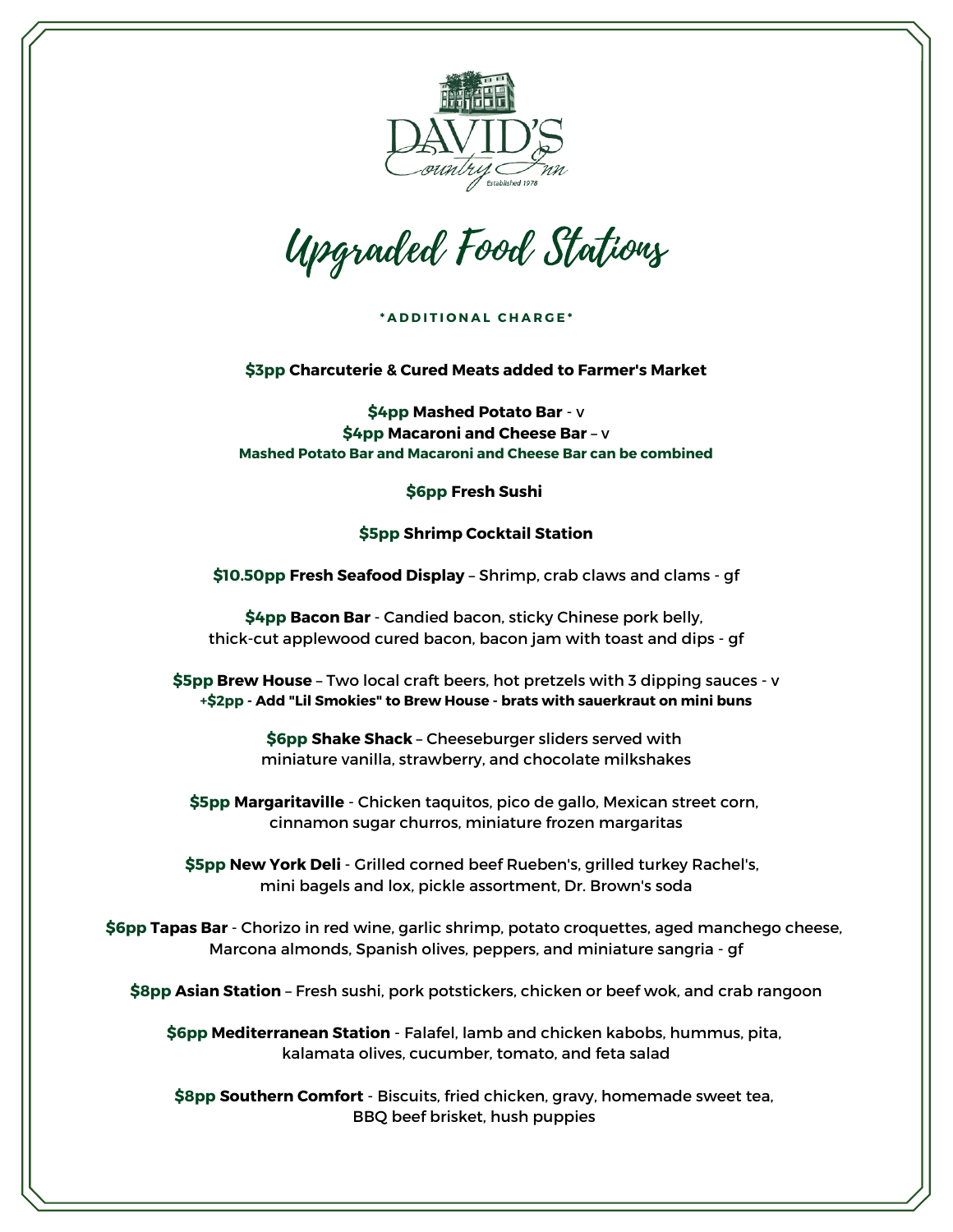

## **CHOOSE 12 ITEMS FROM BELOW FOR YOUR BUFFET-STYLE DINNER**

Salads

Traditional Caesar Garden Salad with Balsamic Vinaigrette – gf, v, vg Mixed greens with grapes, pecans and feta cheese – gf, v, vg Mixed greens with mandarin oranges, beets, pepita seeds and gruyere cheese – gf, v, vg Arugula with poached pears, candied walnuts and blue cheese – gf, v, vg

Starch

Butternut Squash Couscous - v, vg Seasoned White Rice - gf, v, vg Mashed Sweet Potatoes – gf, v Smashed Red Potatoes – gf, v Sweet Potato Gnocchi with Sunflower Seeds and Cranberries - v Cavatelli and Broccoli - v Penne ala Vodka - v Tortellini with Cream Sauce - v Lobster Ravioli (\$3 pp) Cheese or Mushroom Ravioli - v Pierogies - v

Vegetables

Broccoli – v, gf, vg

Green Beans – v, gf, vg

Carrots – v, gf, vg

Seasonal Vegetable: Chef's Choice

Entree List

\*IF TWO RED MEATS ARE CHOSEN THERE IS AN **UPGRADE FEE OF \$4.00 PER PERSON\*** 

Carved Sirloin Steak - gf Carved Beef Tenderloin - gf Rack of Lamb - gf **\*upgrade fee of \$2pp\*** Pretzel Encrusted Pork Tenderloin Roasted Chicken - gf Chicken Francaise Pecan Crusted Chicken with Bourbon Sauce Maple Bourbon Salmon - gf Panko and Herb Crusted Haddock Filet Sweet and Spicy Red Snapper - gf Chilean Sea Bass with Warm Tomato Vinaigrette - gf **\*upgrade fee of \$5pp\***

Sides

Seasonal Fruit Display – gf, v, vg Clams Casino Eggplant Rollatini - v Fried Calamari Mussels Fra Diavolo - gf Sausage and Peppers - gf Italian Meatballs